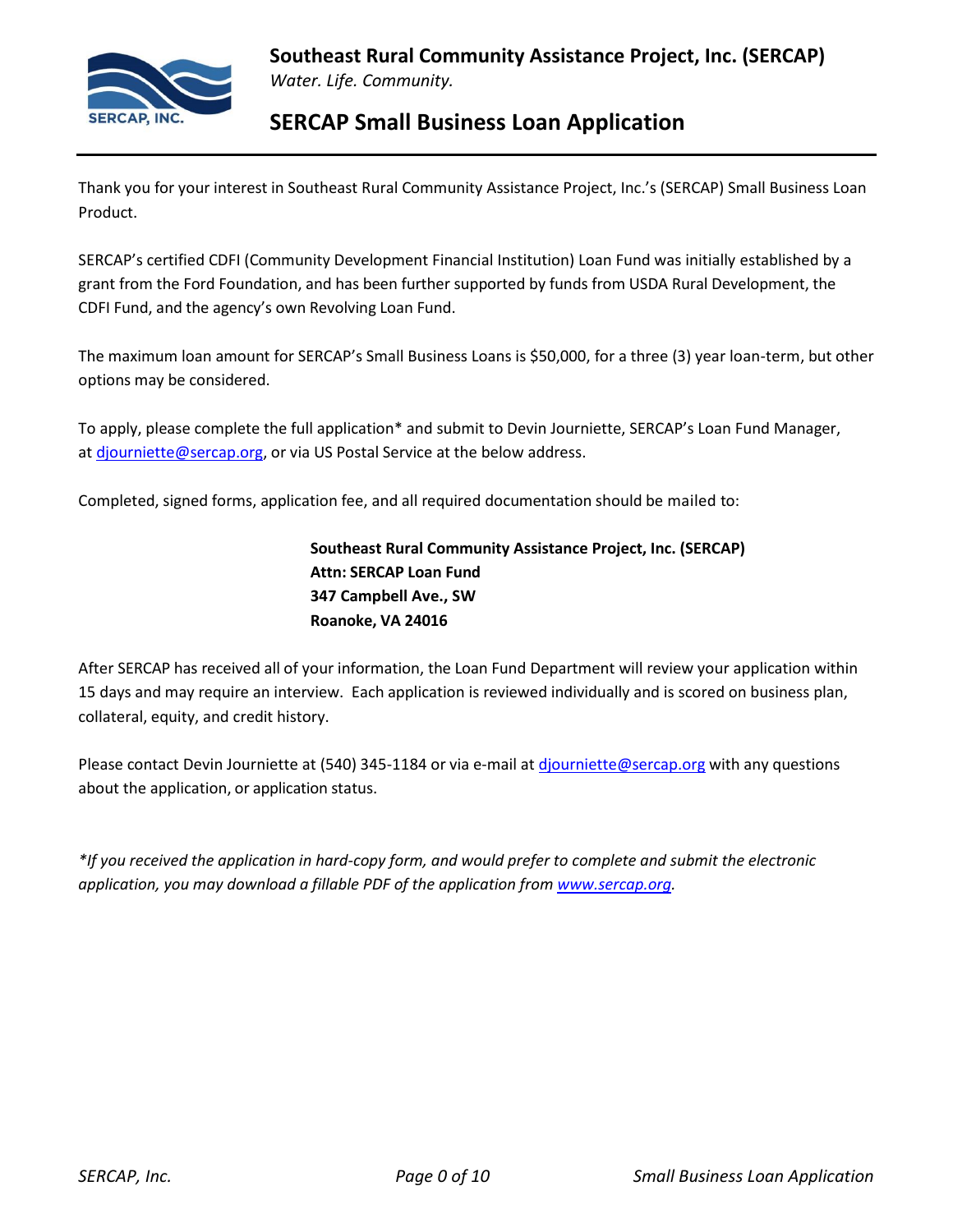

#### **APPLICATION CHECKLIST**

| Completed Application signed with Credit Report Fee of \$30 per Applicant                                                                                                                                                                                                                                                                                                                                                                              |
|--------------------------------------------------------------------------------------------------------------------------------------------------------------------------------------------------------------------------------------------------------------------------------------------------------------------------------------------------------------------------------------------------------------------------------------------------------|
| Business Plan: Include basic info on the company: history, main customers and suppliers, future<br>plans, project description, proposed use of funds, type and number of jobs, and marketing<br>strategy. (https://www.sba.gov/business-guide/plan-your-business/write-your-business-plan)                                                                                                                                                             |
| Copy of current Balance Sheet and 2 years of year-to-date Profit & Loss Statements<br>(existing businesses only). For start-ups, a basic pro-forma of expected revenue and expenses is<br>needed. Free online assistance is available at score.org, and through Small Business<br>Development Center.                                                                                                                                                  |
| 2 years Federal Tax Forms completed (business and personal)                                                                                                                                                                                                                                                                                                                                                                                            |
| Form FC-A - Citizenship and Rural Eligibility - Proof that:                                                                                                                                                                                                                                                                                                                                                                                            |
| 1) at least 51% of the outstanding ownership of the business is comprised of those who are either<br>citizens of the United States of America or reside in the United States after being legally admitted<br>for permanent residence, and 2) the business is an eligible small, emerging, privately-owned<br>business or entrepreneur located in the Town of Bedford, an area meeting the USDA criteria for<br>the designation of eligible Rural Area. |
| List of all owners with percent of ownership (page 1). Note if each owner is a U.S. citizen and if<br>not, the country of citizenship.                                                                                                                                                                                                                                                                                                                 |
| Proof of collateral: Provide Real estate deed or description; provide VIN and/or Serial Numbers of<br>all vehicles and equipment; attach to completed application. Real estate appraisal will be needed<br>if multiple lenders. Phase 1 Environmental may be needed if property used for other business<br>previously.                                                                                                                                 |

Submit one original copy of this application with all attachments to: SERCAP, Inc., Attn: Devin Journiette – Loan Fund Manager, 347 Campbell Ave., SW, Roanoke, VA 24015. For questions concerning this application, forms or financing program, call 540-345-1184 or email [djourniette@sercap.org.](mailto:djourniette@sercap.org)

### **SERCAP, Inc. is an equal opportunity service provider and lender.**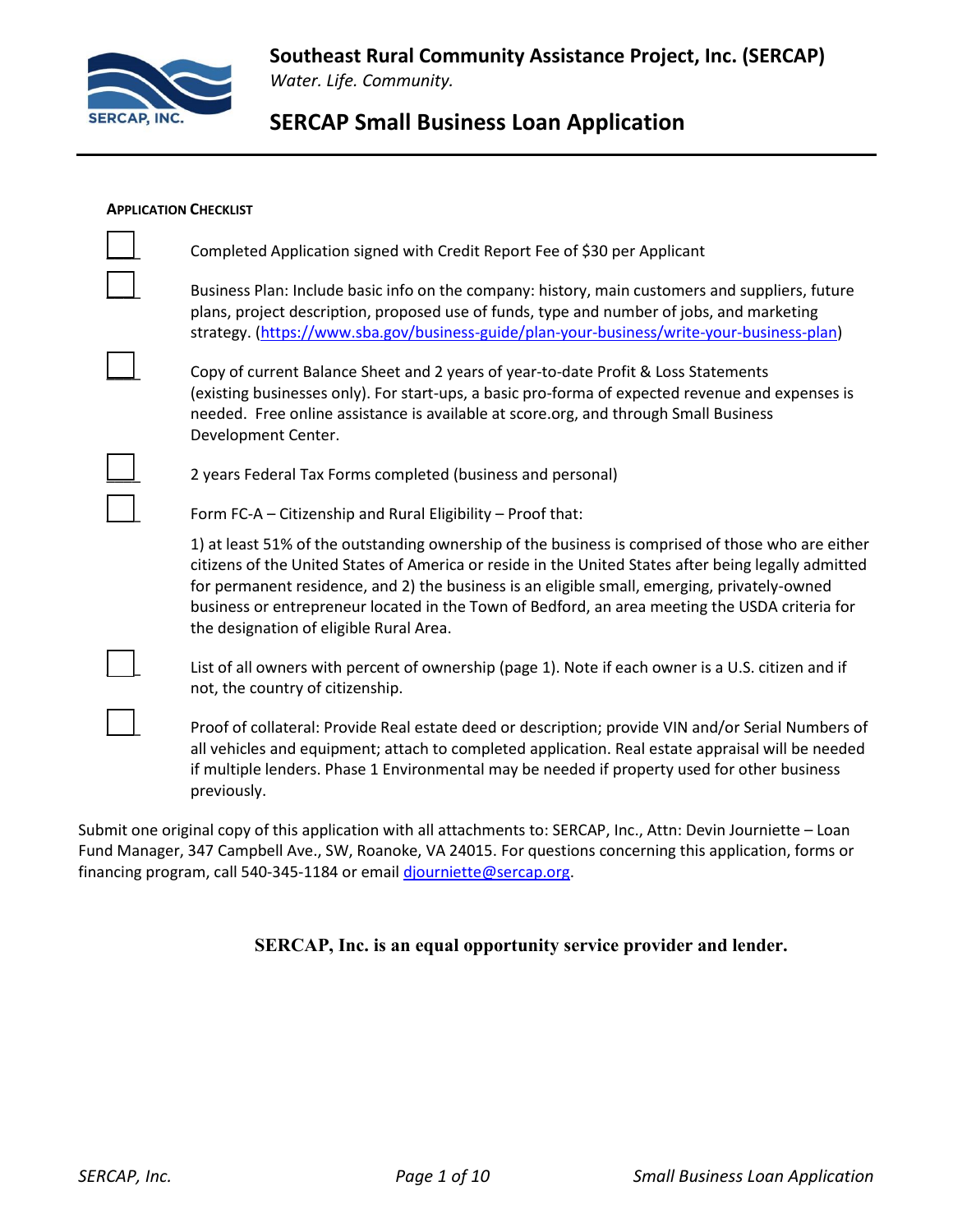

### **SECTION 1: GENERAL INFORMATION**

| Names of All Business Owners:                                                                         |  |  |  |  |
|-------------------------------------------------------------------------------------------------------|--|--|--|--|
| US Citizen?<br>Yes<br>No                                                                              |  |  |  |  |
| <b>Business Owner:</b>                                                                                |  |  |  |  |
| US Citizen?<br>No<br>Yes                                                                              |  |  |  |  |
| <b>Business Owner:</b>                                                                                |  |  |  |  |
| US Citizen?<br>No l<br>Yes                                                                            |  |  |  |  |
|                                                                                                       |  |  |  |  |
|                                                                                                       |  |  |  |  |
|                                                                                                       |  |  |  |  |
|                                                                                                       |  |  |  |  |
| <b>Business Entity Type:</b><br>B-Corp Partnership Sole Proprietorship<br>$\Box$ S-Corp $\Box$ C-Corp |  |  |  |  |

**SECTION 2: APPLICANT INFORMATION** (if more than 2, attach separate sheet)

| <b>Primary Applicant Information</b>         | <b>Co-Applicant Information (If Applicable)</b> |  |  |
|----------------------------------------------|-------------------------------------------------|--|--|
| Primary Applicant Name (first, middle, last) | Co-Applicant Name (first, middle, last)         |  |  |
| Date of Birth<br>Social Security #           | Date of Birth<br>Social Security #              |  |  |
| <b>Physical/Street Address</b>               | <b>Physical/Street Address</b>                  |  |  |
| City<br>Zip<br>State                         | City<br>State<br>Zip                            |  |  |
| Phone:<br>Cell<br>Home                       | Phone:<br>Cell<br>Home                          |  |  |
| <b>Email Address</b>                         | <b>Email Address</b>                            |  |  |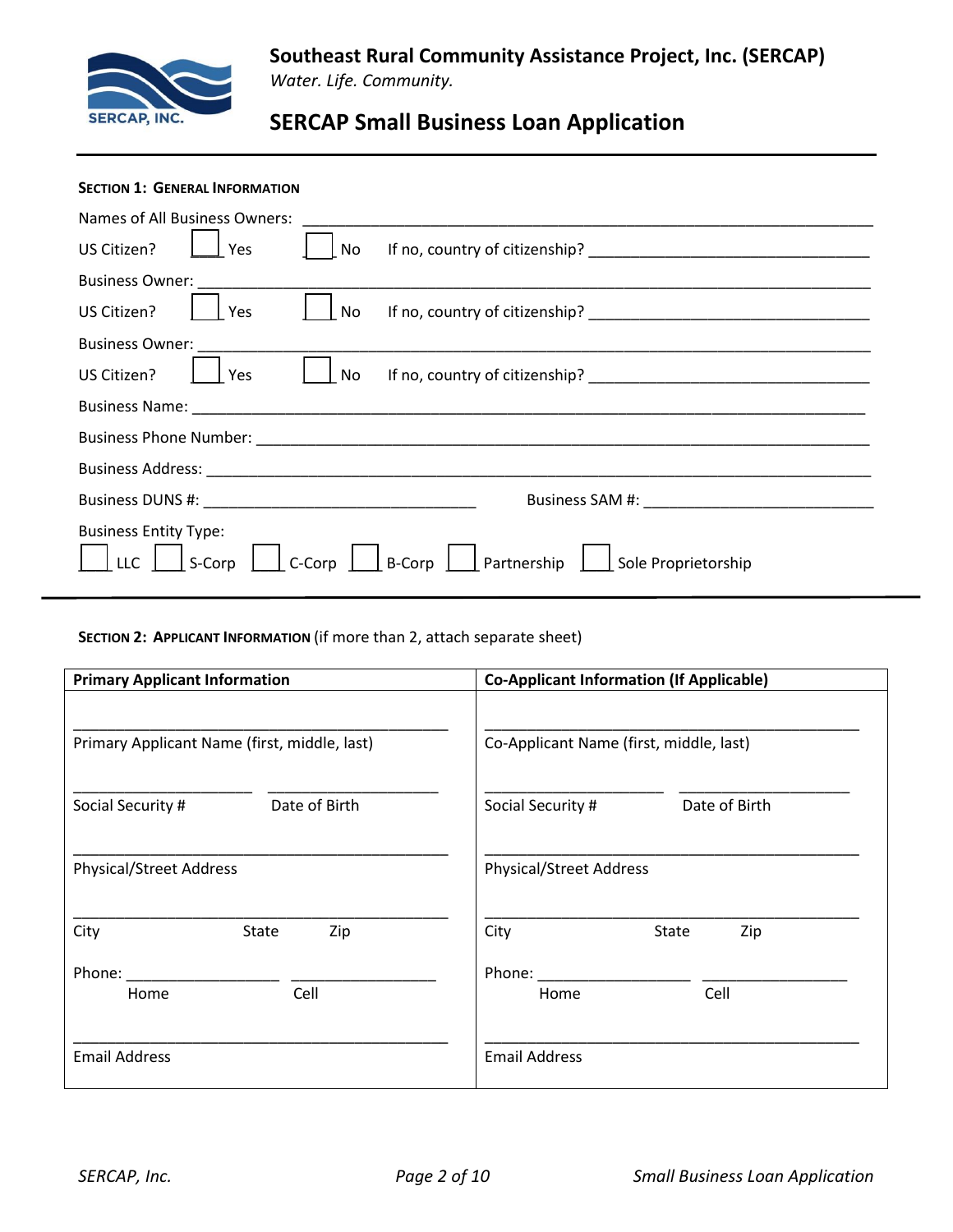

| <b>SECTION 3: LOAN INFORMATION</b>                                                                             |
|----------------------------------------------------------------------------------------------------------------|
| Number of Full Time* Employee (FTE) Positions Created or Retained: ________                                    |
| *Full-time Jobs are 30 hours or more per week; Part-time Jobs are 15 hours or more per week. 2 Part-time=1 FTE |
| Loan Amount Requested: ___________________(Up to \$50,000.00 per Small Business)                               |
| Would you also want to finance the closing costs? $\Box$ Yes<br><b>No</b>                                      |
| Purpose (provide a description of what the loan will be used for):                                             |
|                                                                                                                |
|                                                                                                                |
| Description of Collateral (include VIN or serial numbers for each):                                            |
|                                                                                                                |
| Who owns the collateral?                                                                                       |
|                                                                                                                |
| SECTION 4: SCHEDULE OF REAL ESTATE, OTHER NOTES AND LIABILITIES                                                |
| IN ADDITION TO THE INFORMATION REQUIRED IN SECTION 5 - FINANCIAL SUMMARY, THE FOLLOWING IS REQUIRED:           |
| Schedule of Real Estate owned with creditor's name, debt balances, and payments                                |
|                                                                                                                |

*\* Regular occurring bills should not be included in liabilities but disclosed in the real estate, notes and liabilities schedule.*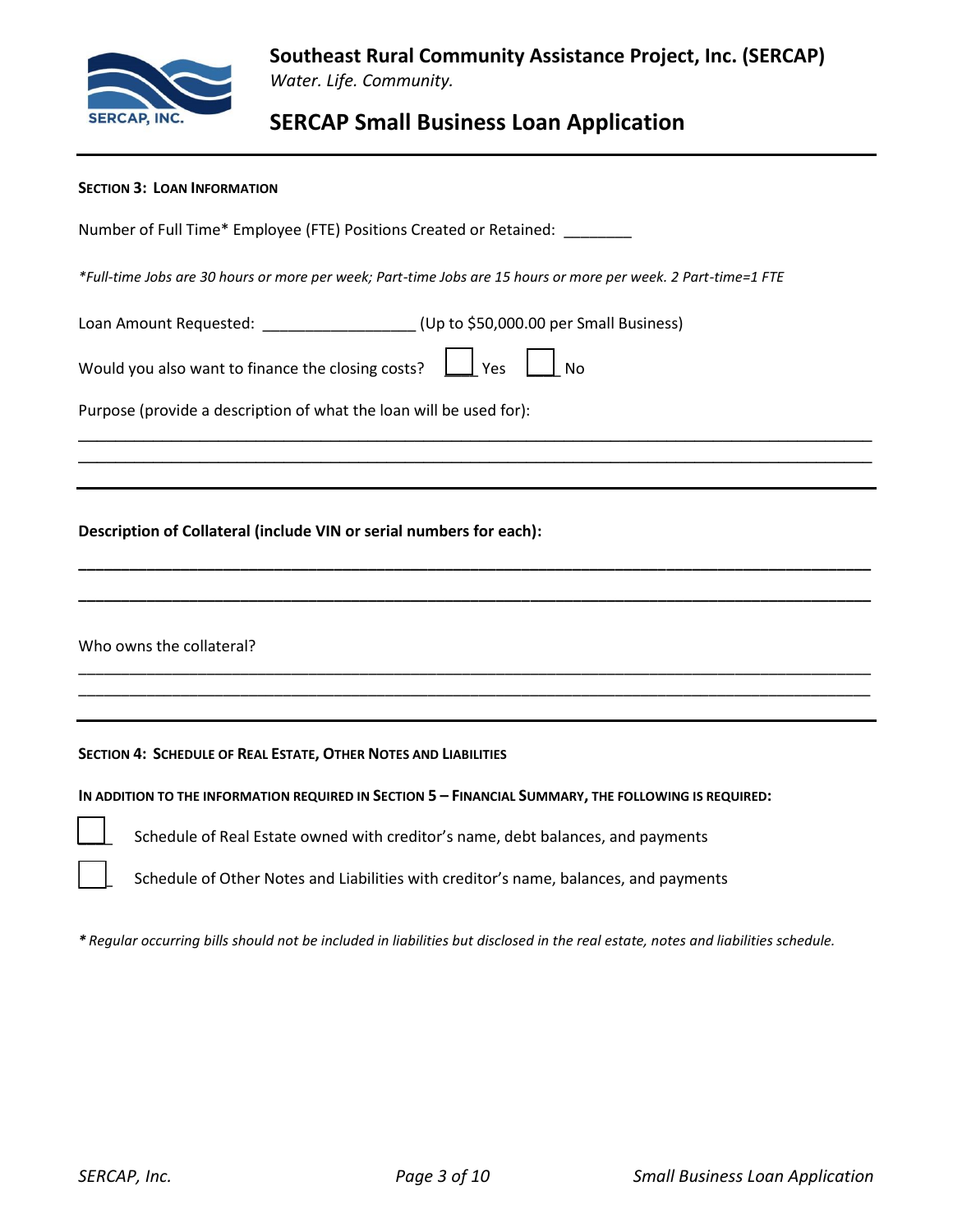

### **SECTION 5:**

### **A. FINANCIAL SUMMARY OF BUSINESS (OR ATTACH BALANCE SHEET)**

| <b>ASSETS</b>                            |                             |       | <b>LIABILITIES</b>                                                  |         |                       |
|------------------------------------------|-----------------------------|-------|---------------------------------------------------------------------|---------|-----------------------|
| Cash on Hand and in Banks                | $\frac{1}{2}$               |       | <b>Outstanding Bills</b>                                            |         | $\frac{1}{2}$         |
| $\frac{1}{2}$<br><b>Savings Accounts</b> |                             |       | Notes Payable to Banks and Others \$                                |         |                       |
| <b>Stocks and Bonds</b><br>\$.           |                             |       | <b>Regular Monthly Payments</b><br>(Rent, Auto, Insurance)          |         | $\sharp$ and $\sharp$ |
| <b>Real Estate</b>                       | $\sharp$ and $\sharp$       |       | Other Liabilities and Debts                                         |         | $\sim$                |
| Automobile - Present Value               | $\sharp$ and $\sharp$       |       |                                                                     |         | TOTAL LIABILITIES \$  |
| Personal Property                        | $\sharp$                    |       |                                                                     |         |                       |
| <b>Other Assets</b>                      | Ś.                          |       |                                                                     |         |                       |
| <b>TOTAL ASSETS</b>                      | $\sim$ $\sim$               |       |                                                                     |         |                       |
| <b>INCOME</b>                            |                             |       | NET WORTH (TOTAL ASSETS - TOTAL LIABILITIES)                        |         |                       |
| <b>Yearly Salary</b>                     | $\frac{1}{2}$               |       | Net Worth                                                           |         | \$                    |
| Other Income                             | \$.<br><u>and the state</u> |       |                                                                     |         |                       |
| <b>TOTAL INCOME</b>                      | $\sharp$ and $\sharp$       |       |                                                                     |         |                       |
| <b>B.</b> FINANCIAL SUMMARY (PERSONAL)   |                             | NAME: |                                                                     |         |                       |
| <b>ASSETS</b>                            |                             |       | <b>LIABILITIES</b>                                                  |         |                       |
| Cash on Hand and in Banks                | $\frac{1}{2}$               |       | <b>Outstanding Bills</b>                                            | $\zeta$ |                       |
| <b>Savings Accounts</b>                  | \$                          |       | Notes Payable to Banks and Others \$                                |         |                       |
| <b>Stocks and Bonds</b>                  | \$.                         |       | <b>Regular Monthly Payments</b><br>(Rent, Auto, Insurance)          | \$      |                       |
| Real Estate                              | \$                          |       |                                                                     |         |                       |
| Automobile - Present Value<br>\$         |                             |       | Other Liabilities and Debts including<br>loans for other businesses | \$.     |                       |
| Personal Property                        | $\frac{1}{2}$               |       | <b>TOTAL LIABILITIES</b>                                            | \$.     |                       |
|                                          |                             |       |                                                                     |         |                       |

Other Assets \$\_\_\_\_\_\_\_\_\_\_\_  $T$ **OTAL ASSETS**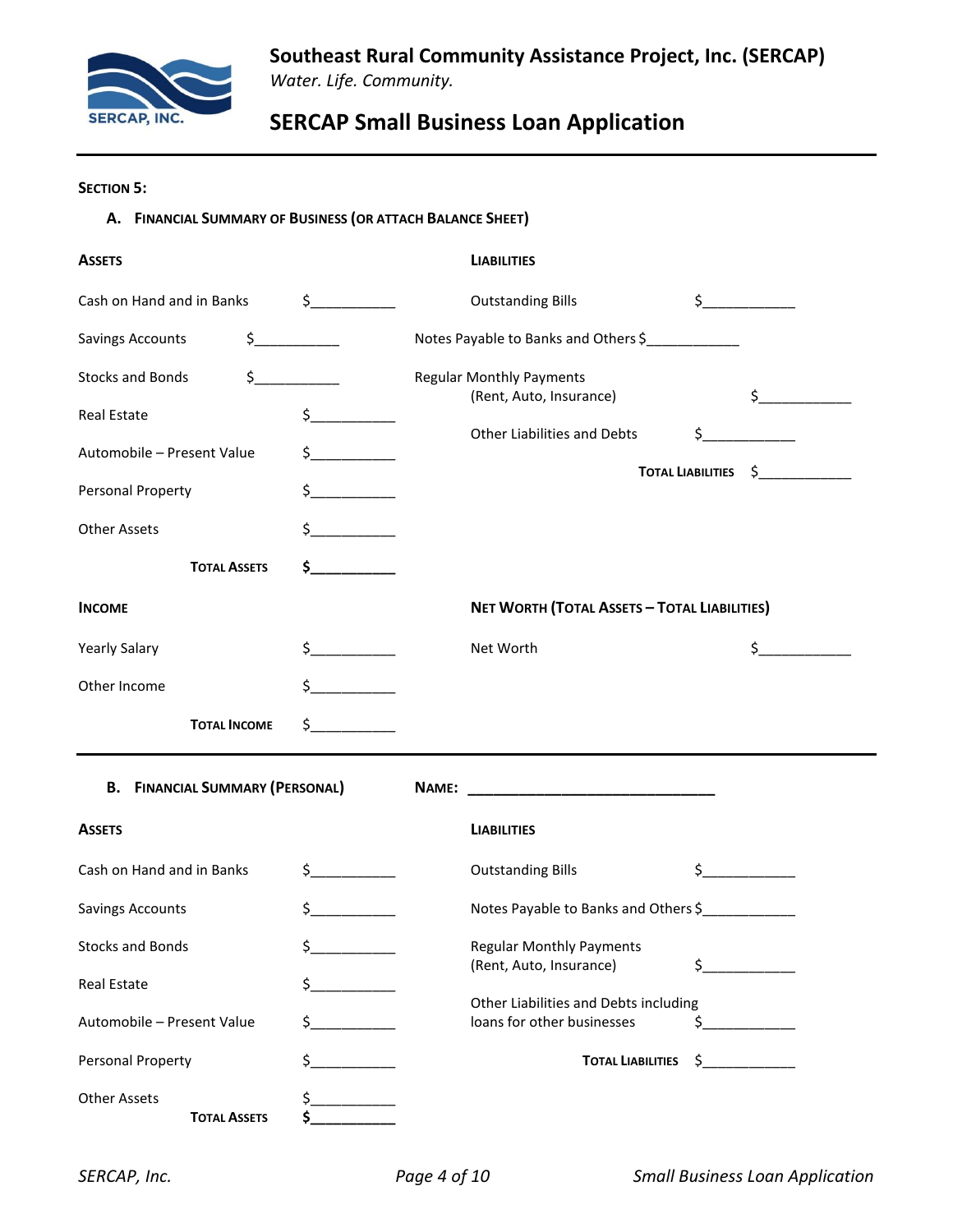

**Southeast Rural Community Assistance Project, Inc. (SERCAP)** *Water. Life. Community.*

# **SERCAP Small Business Loan Application**

| <b>INCOME</b>              |                       | <b>NET WORTH (TOTAL ASSETS - TOTAL LIABILITIES)</b>                              |                         |  |
|----------------------------|-----------------------|----------------------------------------------------------------------------------|-------------------------|--|
| <b>Yearly Salary</b>       | $\frac{1}{2}$         | Net Worth                                                                        | $\frac{1}{2}$           |  |
| Other Income               | \$                    |                                                                                  |                         |  |
| <b>TOTAL INCOME</b>        | \$                    |                                                                                  |                         |  |
|                            |                       | C. FINANCIAL SUMMARY (PERSONAL, IF SECOND PERSON) NAME: ________________________ |                         |  |
| <b>ASSETS</b>              |                       | <b>LIABILITIES</b>                                                               |                         |  |
| Cash on Hand and in Banks  | $\sharp$ and $\sharp$ | <b>Outstanding Bills</b>                                                         | $\sharp$ and $\sharp$   |  |
| <b>Savings Accounts</b>    | $\sharp$ and $\sharp$ | Notes Payable to Banks and Others \$                                             |                         |  |
| <b>Stocks and Bonds</b>    | $\sharp$ and $\sharp$ | <b>Regular Monthly Payments</b><br>(Rent, Auto, Insurance)                       | $\sharp$                |  |
| <b>Real Estate</b>         | $\frac{1}{2}$         | Other Liabilities and Debts                                                      |                         |  |
| Automobile - Present Value | $\sharp$              | INCLUDING LOANS FOR OTHER BUSINESSES \$                                          |                         |  |
| Personal Property          | $\frac{1}{2}$         | <b>TOTAL LIABILITIES</b>                                                         | $\ddot{\mathsf{s}}$ ___ |  |
| <b>Other Assets</b>        | $\sim$                |                                                                                  |                         |  |
| <b>TOTAL ASSETS</b>        | $\sim$ 5              |                                                                                  |                         |  |
| <b>INCOME</b>              |                       | NET WORTH (TOTAL ASSETS - TOTAL LIABILITIES)                                     |                         |  |
| <b>Yearly Salary</b>       | $\frac{1}{2}$         | Net Worth                                                                        | $\sharp$ and $\sharp$   |  |
| Other Income               | \$                    |                                                                                  |                         |  |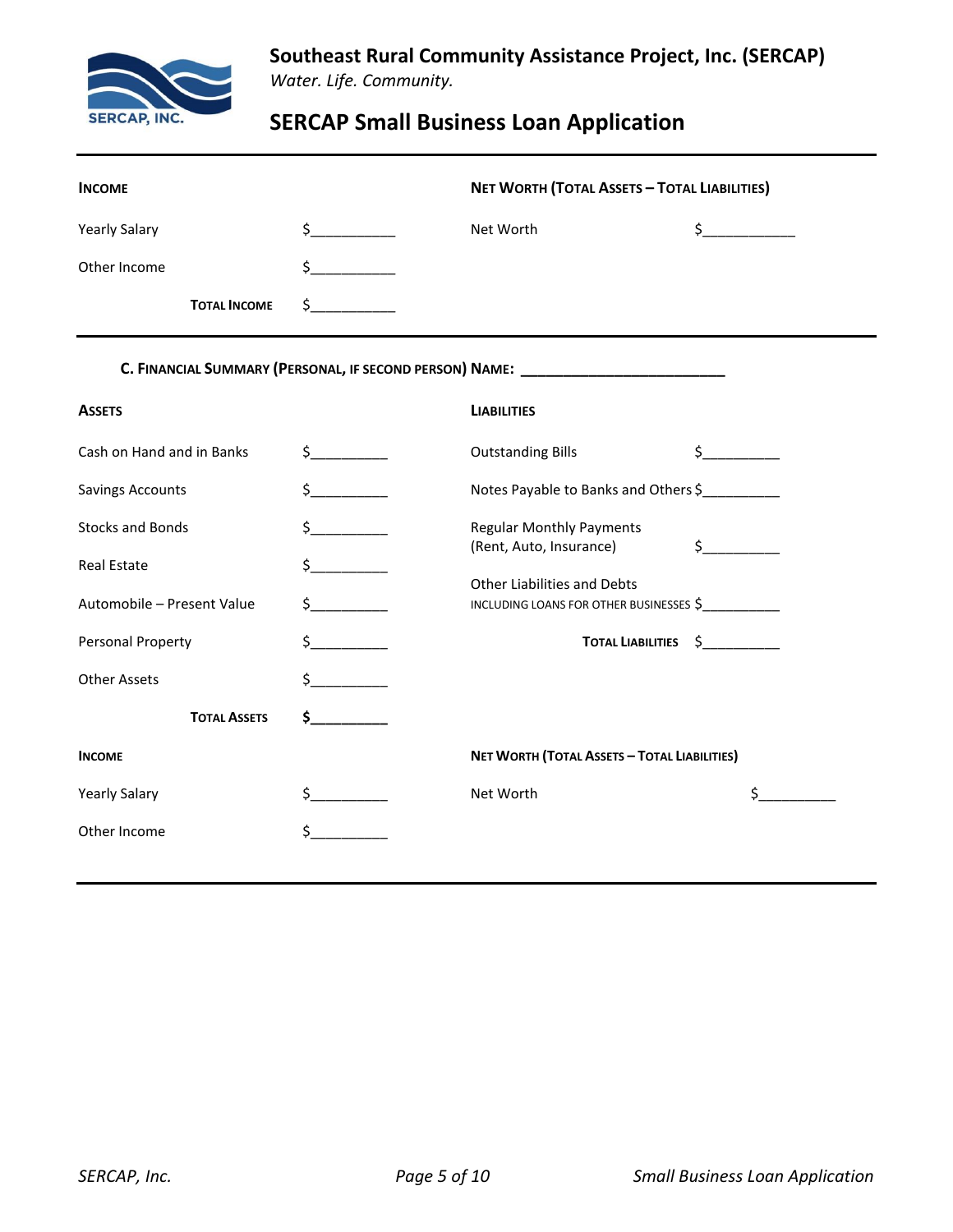

**Southeast Rural Community Assistance Project, Inc. (SERCAP)** *Water. Life. Community.*

# **SERCAP Small Business Loan Application**

| D. FINANCIAL SUMMARY (PERSONAL, IF THIRD PERSON) NAME: _________________________ |                       |                                                                     |    |
|----------------------------------------------------------------------------------|-----------------------|---------------------------------------------------------------------|----|
| <b>ASSETS</b>                                                                    |                       | <b>LIABILITIES</b>                                                  |    |
| Cash on Hand and in Banks                                                        | $\sharp$ and $\sharp$ | <b>Outstanding Bills</b>                                            | Ś  |
| <b>Savings Accounts</b>                                                          |                       | Notes Payable to Banks and Others                                   | \$ |
| <b>Stocks and Bonds</b>                                                          | S.                    | <b>Regular Monthly Payments</b><br>(Rent, Auto, Insurance)          | Ś. |
| <b>Real Estate</b>                                                               |                       |                                                                     |    |
| Automobile - Present Value                                                       |                       | Other Liabilities and Debts<br>including loans for other businesses | Ś. |
| Personal Property                                                                |                       | <b>TOTAL LIABILITIES</b>                                            |    |
| <b>Other Assets</b>                                                              |                       |                                                                     |    |
| <b>TOTAL ASSETS</b>                                                              | Ś.                    |                                                                     |    |
| <b>INCOME</b>                                                                    |                       | NET WORTH (TOTAL ASSETS - TOTAL LIABILITIES)                        |    |
| <b>Yearly Salary</b>                                                             |                       | Net Worth                                                           |    |
| Other Income                                                                     |                       |                                                                     |    |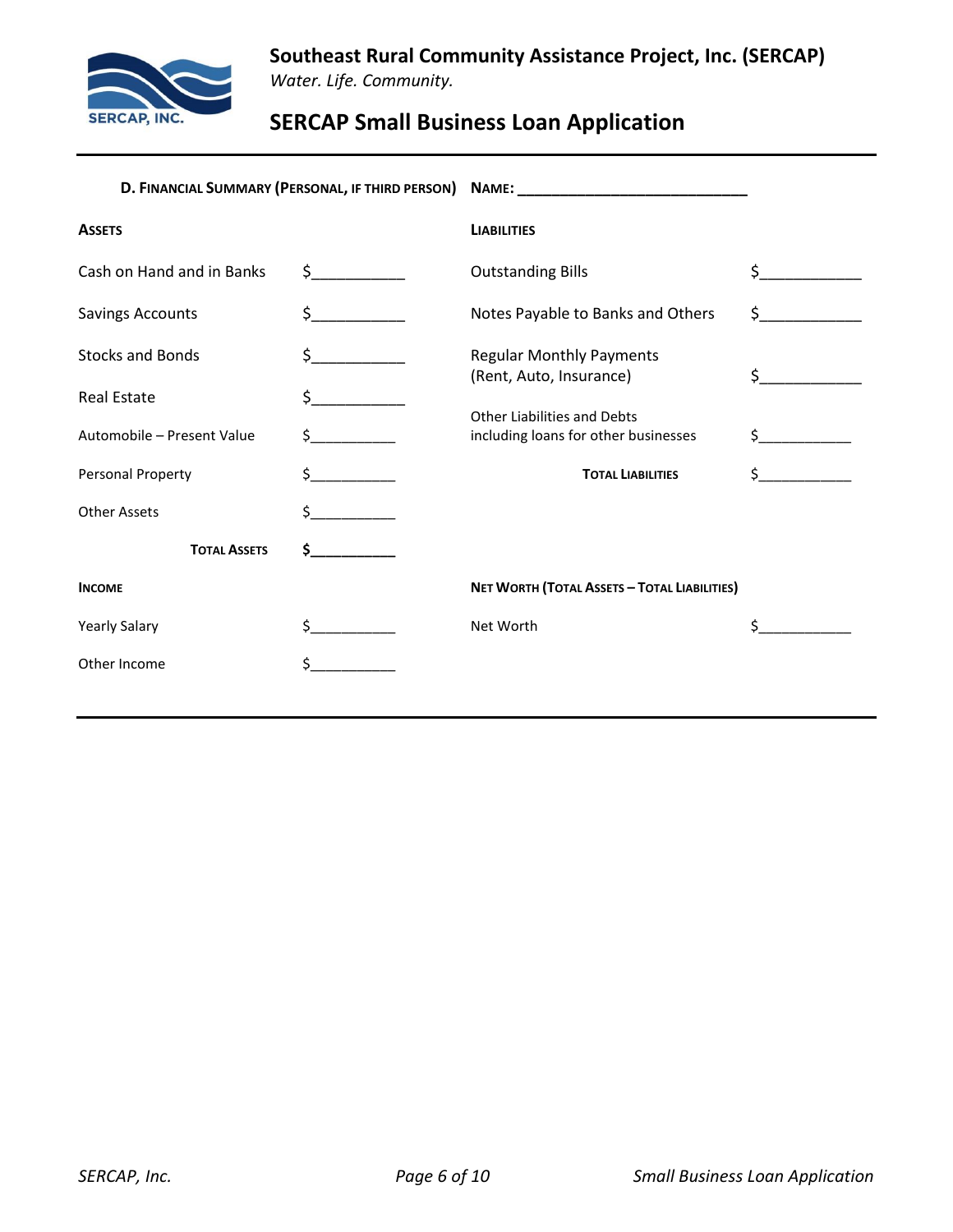

#### **SECTION 6: CREDIT REPORT AUTHORIZATION**

Applicant authorizes SERCAP to conduct a background check and/or credit-check for financial assurances.

#### **SECTION 7: CIVIL RIGHTS AND EQUAL OPPORTUNITY**

The following information is requested by the Federal Government in order to monitor the Recipient's compliance with Section 504 of the Rehabilitation Act of 1973, The Americans with Disabilities Act of 1990, Title VI of the Civil Rights Act of 1964, and the Age Discrimination Act of 1975.

The law requires that the Recipient may neither discriminate on the basis of this information, nor on whether you choose to furnish it. However, if you choose not to furnish it, under Federal regulations the Recipient is required to note race and sex on the basis of visual observation or surname.

You are not required to furnish this information, but are encouraged to do so. If you do not wish to furnish the following information, please check the box below.

| <b>Applicant</b>                                                                                                                                                                             |      |        |
|----------------------------------------------------------------------------------------------------------------------------------------------------------------------------------------------|------|--------|
| Ethnicity:                                                                                                                                                                                   | Sex: |        |
| White<br>Asian<br><b>Black or African American</b><br>Native Hawaiian or Other Pacific Islander<br>Hispanic or Latino<br>Not Hispanic or Latino<br>I do not wish to furnish this information | Male | Female |
| <u>Co - Applicant</u>                                                                                                                                                                        |      |        |
| Ethnicity:                                                                                                                                                                                   | Sex: |        |
| White<br>Asian<br><b>Black or African American</b><br>Native Hawaiian or Other Pacific Islander<br>Hispanic or Latino<br>Not Hispanic or Latino<br>I do not wish to furnish this information | Male | Female |

*Credit or assistance from this program is provided without regard to sex, marital status, race, color, religion, national origin, age, physical or mental disability, receipt of income from public assistance or because the applicant has in good faith exercised any right under the Consumer Credit Protection Act.*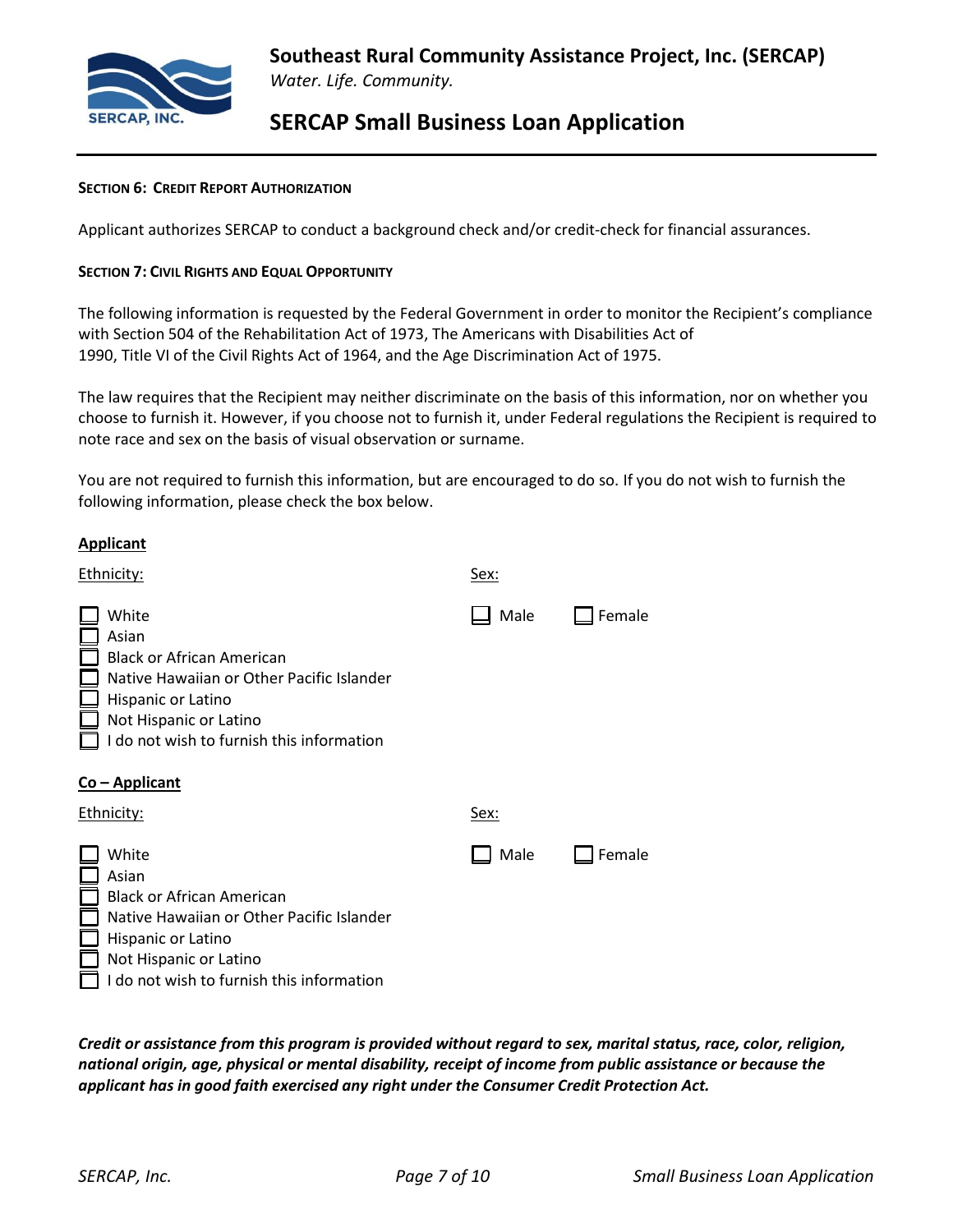

 $\Gamma$ 

# **SERCAP Small Business Loan Application**

### **SECTION 8: DISCLOSURE STATEMENTS**

| If the answer to any of the following questions is "Yes", please furnish details on an attached sheet.                                                                                                                                                                                                                                                     |  |  |  |
|------------------------------------------------------------------------------------------------------------------------------------------------------------------------------------------------------------------------------------------------------------------------------------------------------------------------------------------------------------|--|--|--|
| 1. Have any owners, officers, directors, guarantors, general partners, or stockholders or limited partners owning<br>20% or more of the Applicant, ever been charged with, or convicted of, any criminal offense, other than minor<br>motor vehicle violations?                                                                                            |  |  |  |
| $\vert$ $\vert$ No<br>Yes                                                                                                                                                                                                                                                                                                                                  |  |  |  |
| 2. Has the Applicant or management of the Applicant been informed of any current or on-going investigation of<br>the Applicant with respect to possible violation of state or federal securities law?                                                                                                                                                      |  |  |  |
| $\Box$ No<br>$\vert$ Yes                                                                                                                                                                                                                                                                                                                                   |  |  |  |
| 3. Has the Applicant or any owners, officers, directors, guarantors, general partners, stockholders, or limited<br>partners owning 20% or more of the Applicant ever been in receivership, filed for bankruptcy or adjudicated<br>as bankrupt?                                                                                                             |  |  |  |
| $\overline{\phantom{a}}$ No<br>Yes                                                                                                                                                                                                                                                                                                                         |  |  |  |
| 4. Has the Applicant or any owners, officers, directors, guarantors, general partners, stockholders, or limited<br>partners owning 20% or more of the Applicant, involved in any pending lawsuits?                                                                                                                                                         |  |  |  |
| No<br>Yes                                                                                                                                                                                                                                                                                                                                                  |  |  |  |
| 5. Does the Applicant or any guarantors owe past due federal, state, or local taxes of any nature?                                                                                                                                                                                                                                                         |  |  |  |
| $\vert$ $\vert$ No<br>$\vert$ Yes                                                                                                                                                                                                                                                                                                                          |  |  |  |
| 6. Does any SERCAP Board member of employee, or any board member or employee of any state or local<br>government, board, council, agency, authority, or commission, have any "personal interest" (as defined in the<br>Virginia State and Local Government Conflict of Interest Act) with respect to any aspect of the project or this<br>funding request? |  |  |  |
| No<br>Yes                                                                                                                                                                                                                                                                                                                                                  |  |  |  |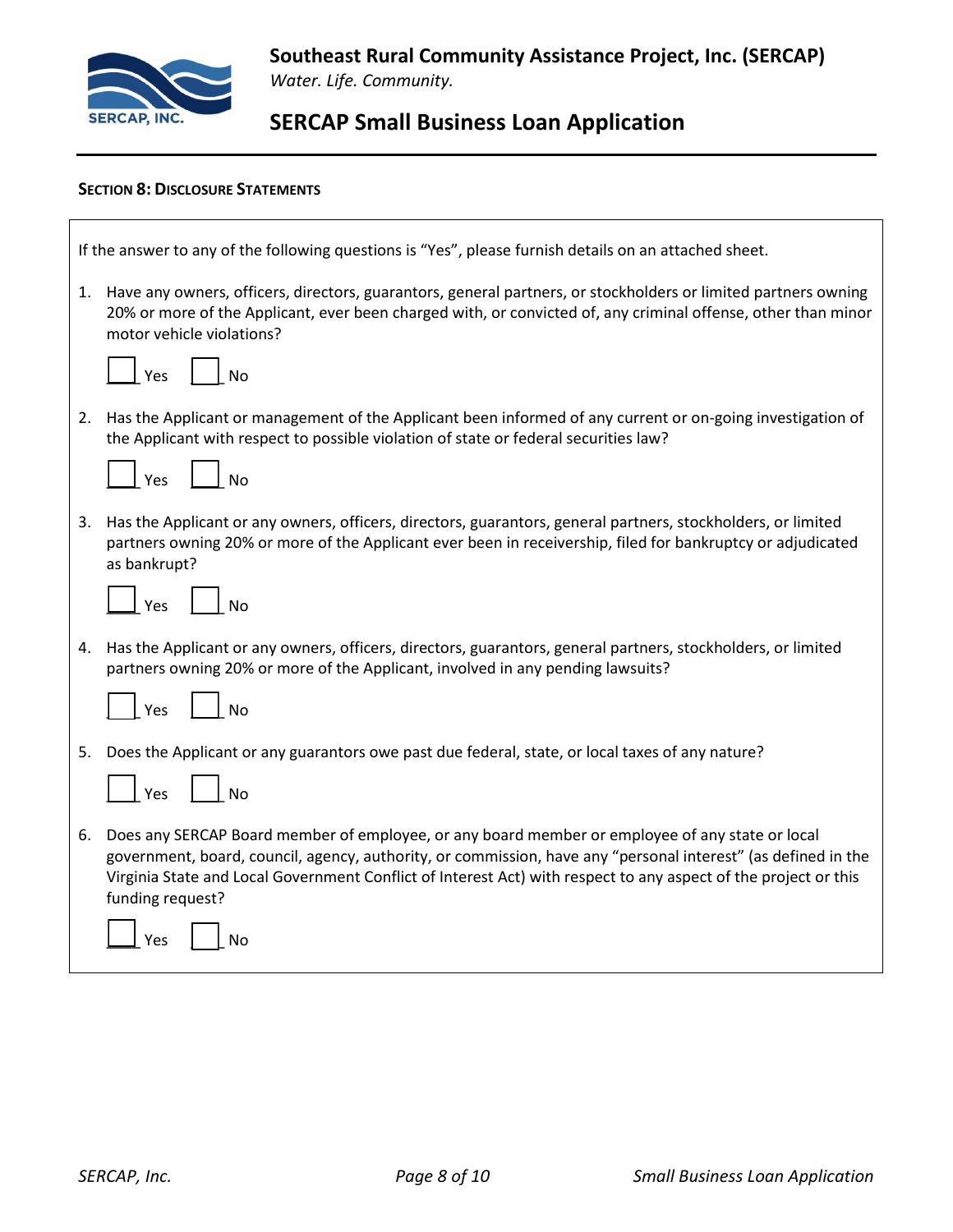

The Applicant(s) hereby understand and agree to the following:

- 1. Eligibility for financial assistance from the EDA is determined by the information presented in this application and in the required attachments. Any changes in the proposed project from the facts presented herein could disqualify the project. Therefore, the EDA immediately must be advised in writing of any material changes in the information contained in this application.
- 2. The Applicant understands that neither the submission of this application, nor any other communications (oral or written), creates any legally binding obligations upon the EDA. There is no guarantee of approval.
- 3. The EDA may require supplemental information from time to time. Any such submitted supplemental information shall become a part of this application.
- 4. This application shall form a part of any financing or loan agreement between the parties, whether or not expressly adopted by any such financing or loan agreement.
- 5. In order to keep submitted financial information confidential and not part of public records (unless such information is required by law to be open to the public), each page must be marked "CONFIDENTIAL".
- 6. On all loans to or for the benefit of a private enterprise or other non-governmental entity, loan closing costs (attorney fees, recordation costs, etc.) must be paid or deducted from the loan proceeds at closing.
- 7. Applicant authorizes EDA to contact any and all credit references, obtain credit reports, and otherwise perform whatever background investigations or obtain whatever information EDA deems necessary or desirable in processing this application.
- 8. Only complete applications will be considered.

### **SECTION 9. BUSINESS REFERENCES (3 needed)**

| Business/Entity: | <b>Contact Name:</b> | Phone: |
|------------------|----------------------|--------|
| Business/Entity: | Contact Name:        | Phone: |
| Business/Entity: | Contact Name:        | Phone: |